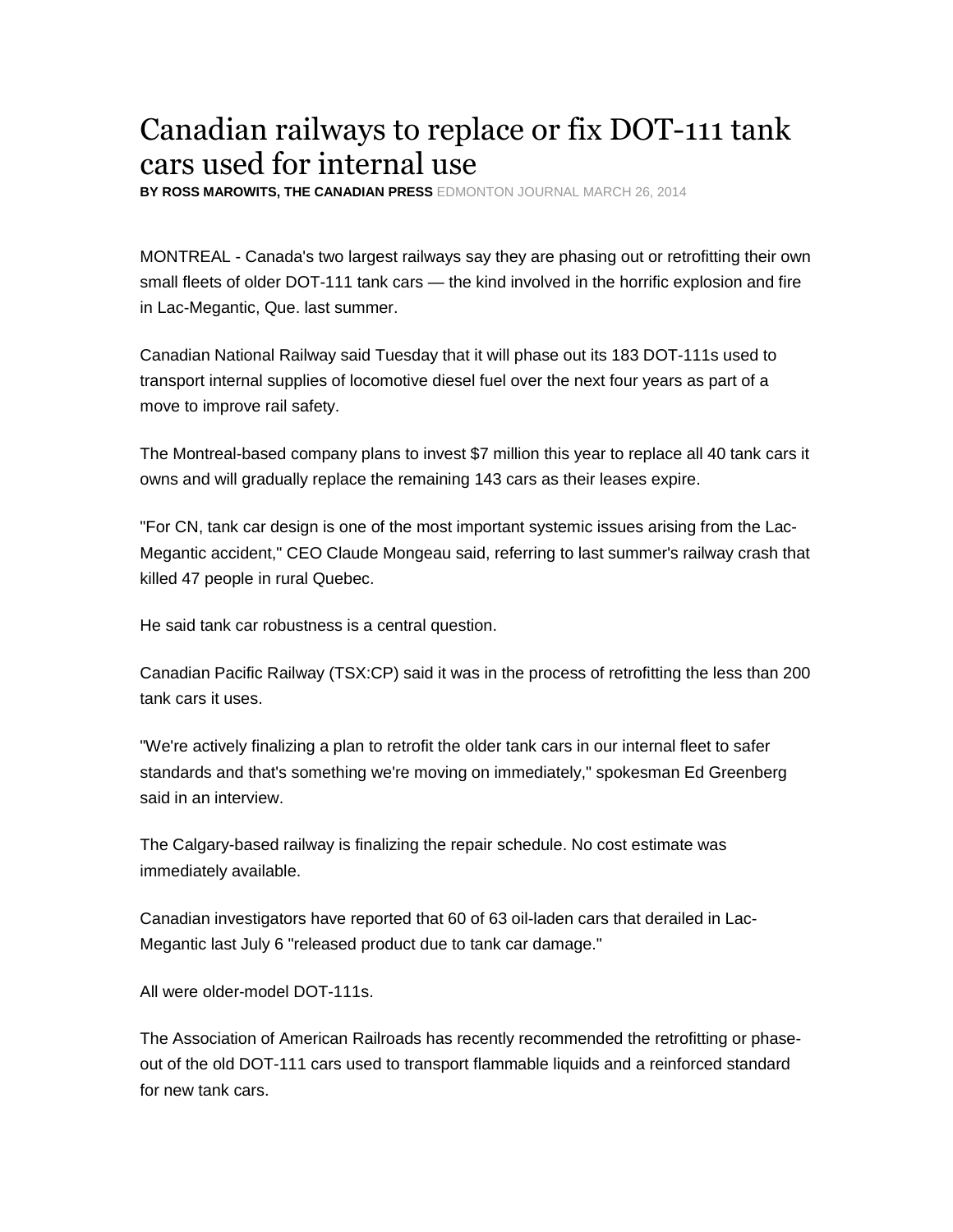The DOT-111 tank car is considered the workhorse of the North American fleet and makes up about 70 per cent of all tankers on the rails. The cars have a service life of between 30 and 40 years.

Since October 2011 all new tanker cars have been built to safer specifications. But there is a long backlog on new car orders because there are only a handful of manufacturers in North America.

A government-commissioned report has said there are about 228,000 DOT-111 cars in service throughout North America, with about 92,000 of them carrying flammable liquids.

About 26,000 of the reinforced models have been put into service and that's expected to rise to 52,500 next year.

Retrofitting older cars can cost more than \$70,000 each, while new tank cars cost well over \$100,000.

CN (TSX:CNR) said it delivers 99.998 per cent of dangerous goods to destination without a release caused by an accident despite a 50 per cent increase in freight volumes between 2003 and 2013.

Other features of its plan to improve railway safety include moves to prevent accidents and strengthen emergency response capabilities by sharing relevant information with communities.

The railway plans to acquire additional monitoring equipment to enhance the early detection of defects in cars to mitigate the severity of accidents.

It has also extended to its Canadian operations the U.S. policy regulating train dispatches, track inspections and restrictions on train speeds for freight trains carrying one car loaded with toxic inhalation hazardous materials, or 20 cars loaded with any dangerous goods.

CN says it is "revitalizing" its training programs and will open two new training facilities in Winnipeg and Chicago later this year.

It is also seeking implementation of mutual aid intervention protocols with the participation of other carriers and producers of dangerous commodities. This would codify emergency response standards and expand response resources in order to be prepared to handle any future rail incidents involving dangerous goods.